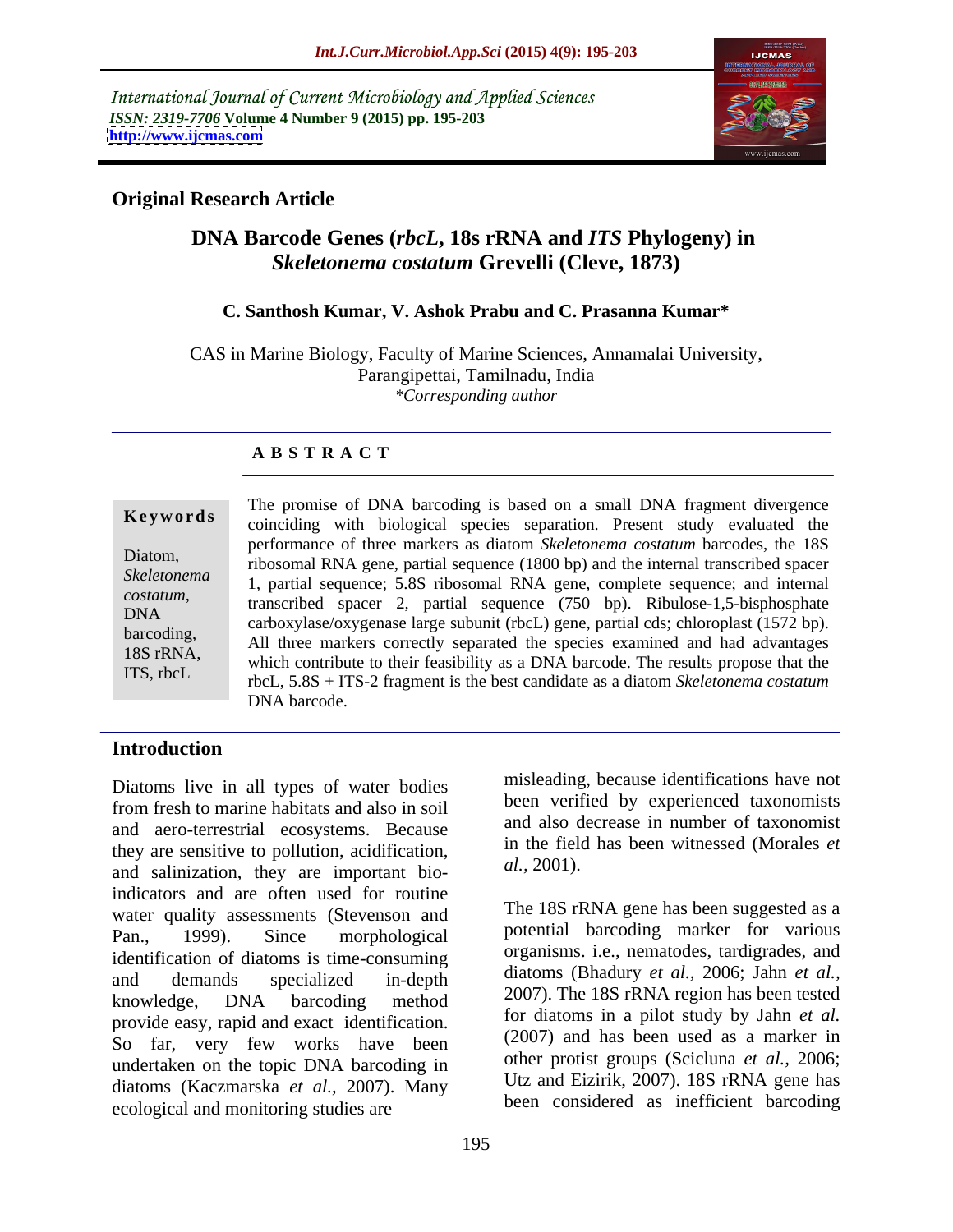marker in diatoms (Moniz and Kaczmarska PCR reaction 2009 and 2010). Cox1 as a barcoding marker in 22 *Sellaphora* species and three other genera of diatoms successfully tested conducted with final concentrations of 1  $\mu$ M (Evans *et al.,* 2007 and 2008). Their study also included the chloroplast ribulose-1,5- 2.5 *unITS* of Taq polymerase (Promega bisphosphate carboxylase gene (*rbcL*), Corp., Madison, WI). The primers and PCR which showed fewer variables than  $\cos 1$  conditions were tabulated (Table 1). within species. However, in other groups Amplification was confirmed by agarose gel such as red algae (Robba *et al.,* 2006; electrophoresis (Prasannakumar *et al.,* Saunders, 2005, 2008), brown algae (Kucera 2011). DNA sequencing was performed and Saunders 2008) and some green algae using MegaBace high throughput sequencer (Lewis and Flechtner, 2004; McManus and at Bioserve Biotechnologist Pvt. Ltd., Lewis, 2005), the *rbcL* gene proved to be a promising barcode marker. Moniz and Kaczmarska (2009) proposed a combination of the nuclear 5.8S rRNA gene and *ITS2* to screen diatoms including some marine taxa All gene sequences produced in the study of the Mediophyceae and Bacillariophyceae. were subjected to BLAST (Basic Local The purpose of this study was to evaluate Alignment Searching Tool) analysis through and compare the efficacy of these three BLASTN 2.2.26 (Zhang *et al.,* 2000).The markers as potential DNA barcodes using sequence chromatograms were red and existing primers for the diatom *Skeletonema*  manually double checked using Chromas Pro *costatum*. (ver. 1.5)

Cells were harvested by centrifuging the through neighbor-joining method (Nei and culture at 4,000rpm for 10minutes. The harvested cells were lyophilized under reduced pressure. DNA isolation from **DNA sequences and Genbank accession** lyophilized cells of *S. costaum* was performed by modifying the protocol of Prasannakumar *et al.* (2011). The The *rbcL*, 18S rRNA and *ITS* gene modification was with respect to the sequences of *S. costatum* produced in the chemical composition of the lysis buffer present study could be accessed through employed [0.1M NaCl, 10mM Tris-HCl (pH Genbank accession numbers JN159931, 8.0) and 1mM EDTA (pH 8.0)]. The cells were dispensed in 500µl of lysis buffer and vortexed at 3X speed for 5 minutes. **Results and Discussion** Following vortexing, 10µl of Proteinase K (1mg/mL) was added and incubated at  $55^{\circ}$ C For phylogeny of internal transcribed spacer for 2hours. Rest of the reactions was carried region of *S. costatum*, other similar out as per the standard protocol of sequences of same region were downloaded Prasannakumar *et al.* (2011). **Frasannakumar** *et al.* (2011). **From NCBI** (whose details are given in

### **PCR reaction**

Polymerase chain reaction (PCR) was conducted with final concentrations of  $1 \mu M$ primers, 3 mM MgCl2, 0.4 mM each dNTP, Hyderabad, India.

### **DNA sequence analysis and BLAST**

**Materials and Methods** 1). The DNA sequences were aligned using **DNA isolation** Phylogram construction was carried out using (ver. 1.5) [\(www.technelysium.com.au/ChromasPro.htm](http://www.technelysium.com.au/ChromasPro.htm) Clustal X (ver.2.0), (Larkin *et al.,* 2007). MEGA (ver. 4. 1), (Tamura *et al.,* 2007)

# **numbers**

JN676163 and JN792565 respectively.

### **Results and Discussion**

Kumar, 2000).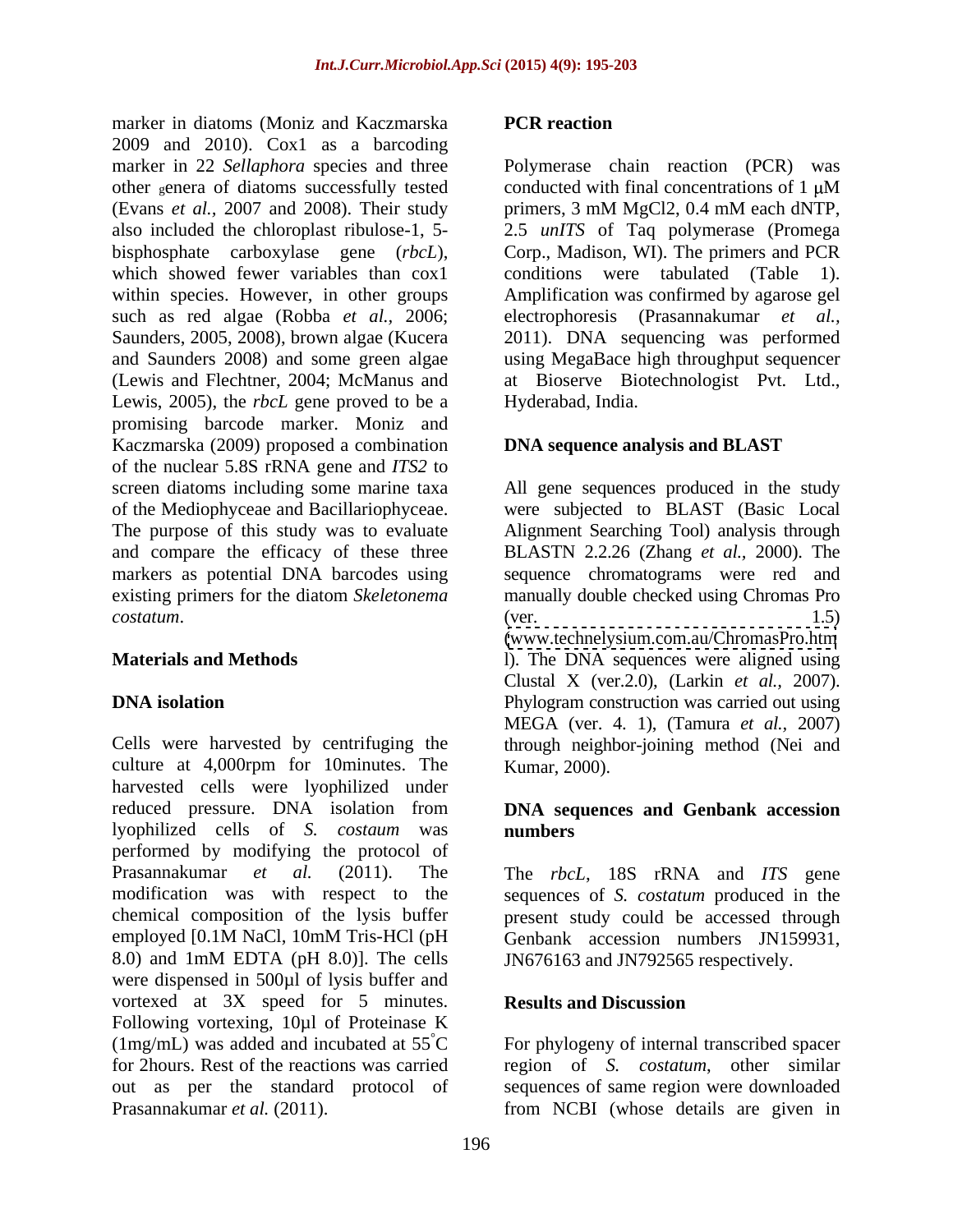sequenced in this study showed close isolated in France. The result is interesting as *ITS* sequence China and Sweden were

Since *rbcL* has been officially recognized as explored *ITS* relatedness to other species in

The small *subun*it (SSU) 18S rRNA gene is marker for random target polymerase chain and various taxa. Proceeding from

Interestingly the 18S rRNA sequence produced from the present study showed phylogeographic variations which may constrains the usefulness of the gene as DNA barcode. The same state of the BLAST search revealed that the problem of the search revealed that the problem of the search revealed that the problem of the search revealed that the search revealed that the search reve

All sequences were first compared to aligned with previously published diatom.

Table 1). The *ITS* sequence of *S. marinoi* The *rbcL*, 18S rRNA and *ITS* gene was used as out-group. The *ITS* gene sequences of *S. costatum* produced in the similarity with *ITS* sequence of *S. costatum* Genbank accession numbers JN159931, present study could be accessed through JN676163 and JN792565 respectively.

present in the analysis, the Indian sequence The concept of DNA barcoding has been showed close relatedness (99%) to France well accepted and successfully practiced, sequence (Figure 1). particularly in the higher animal kingdom DNA barcode for plant kingdom, we within particular family (Prasanna Kumar *et*  sequenced the *rbcL* of *S. costatum* and *al.,* 2011). In these organisms, biological the genera *Skeletonema*. The sequence with phenotypical criteria normally used to produced from present study showed more identify species, and intra specific cox1 relatedness (99%) to sequence of same sequence variability is low, in contrast to species isolated in Netherland (Figure 2). diatoms (Evans *et al.,* 2007; Moniz and like fishes (Ajmal Khan *et al.*, 2011), and proven to solve taxonomic ambiguities delineation of species coincides fairly well Kaczmarska, 2009).

one of the most frequently used genes Marine phytoplankton communities are in phylogenetic studies and an important made up of organisms of various size classes reaction (PCR) in environmental coastal/estuarine environments to the open biodiversity screening (Meyer *et al.,* 2010). ocean, the relative abundance of specific In the present study, 18S rRNA sequence phytoplankton taxa changes from larger was produced from *S. costatum* and eukaryotic cells such as diatoms to small phylogram was constructed by including prokaryotes (Pichard *et al.,* 1997). To assess other similar sequences from genus *Skeletonema* spp (Figure 3). identification method - even without prior close relatedness (98%) to 18S rRNA the classical morphological method. Exact sequence of same species isolated from matches of morphological and molecular German waters but not to 18S rRNA of identification were discovered for one third same species isolated form U.S.A waters. of the sample. Therefore, it seems to be This means the gene shows more promising to optimize DNA barcoding for and various taxa. Proceeding from diatom diversity, the molecular optimization - seems to work comparatively well, since a similar number of h*ITS* were detected by the modern molecular as well as diatom identification (Jahn *et al.,* 2007).

sequences in the GenBank nucleotide mostsimilar (99%) with the strain BA98 database using BLAST search. The *rbcL* sequenced by Filip *et al.* (2010). Our sequences which were obtained were phylogenetic analyses showed strain BA98 A BLAST search revealed that the *Skeletonema costatum* strain CASMB1 (produced from present study) JN159931 is nested within a clade representing the genus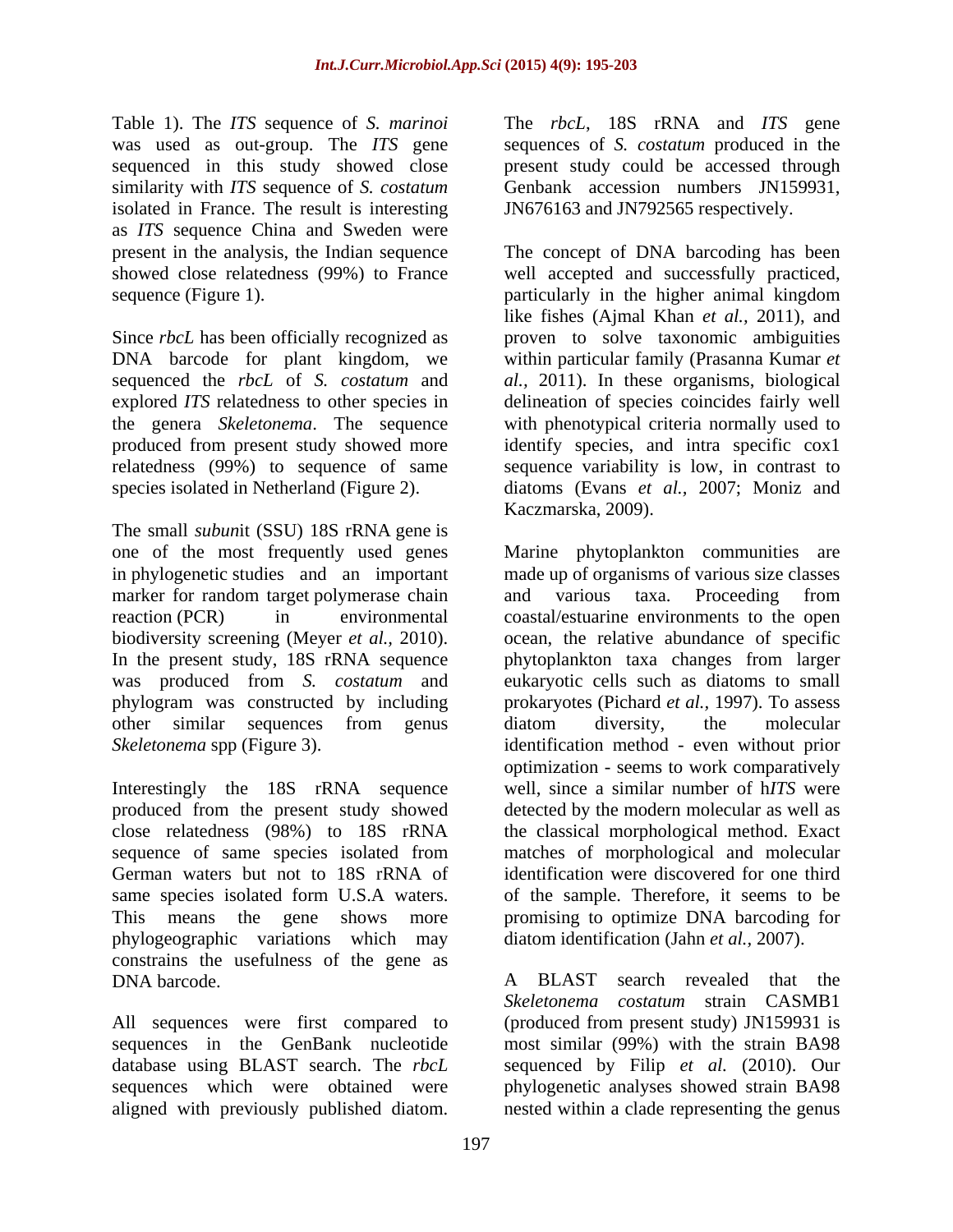*Skeletonema* and, as expected, formed a the *rbcL* of *S. costatum* and explored *ITS*  clade together with *S. marinoi* (AJ632216). relatedness to other species in the genera Our analyses also confirmed *S. dohrnii* as *Skeletonema*. The details of the sequences the closest relative of *S. marino* as suggested GenBank used for phylogram construction by the SSU+LSU rDNA phylogenies of was tabulated. The sequence produced from Sarno *et al.* (2005) and the LSU rDNA present study showed more relatedness phylogeny of Godhe *et al.* (2006). (99%) to sequence of same species isolated Comparisons of the barcodes from strains in Netherland, accession number *Cyclotella meneghiniana* BA10 and *Skeletonema marinoi* BA98 to the NCBI sequence database using BLAST (Altschul 18S rRNA phylogeny *et al.,* 1990) confirmed the identities of both

For phylogeny of internal transcribed spacer eaction (PCR) in environmental isolated in France. The result is interesting DNA for PCR, even in smallest organisms. as *ITS* sequence China and Sweden were The 18S gene is part of the ribosomal showed close relatedness (99%) to France

*rbcL* is the most abundant enzyme on the globe and has attracted much phylogenetic The gene was celebrated as the prime attention, *rbcL* catalyzes the assimilation of candidate for reconstructing the metazoan carbon dioxide to organic carbon via the tree of life and in fact, 18S sequences later Calvin-Benson cycle. The enzyme consists provided evidence for the splitting of of large and small *subunITS* (Miziorko and Lorimer, 1983). The site responsible for contributing to the most recent revolutionary carbon fixation is in the large *subun*it change in our understanding of metazoan (Miziorko and Lorimer, 1983). More than relationships (Meyer *et al.,* 2010). Multigene 20% of the amino acid residues in the large analyses are currently thought to give more *subun*it are conserved among the higher plants (Kellogg and Juliano, 1997). Since events in Metazoa but 18S still is *rbcL* has been officially recognized as DNA extensively used in phylogenetic analyses barcode for plant kingdom, we sequenced

in Netherland, accession number (FJ002107).

## **18S rRNA phylogeny**

strains. The small *subunit* (SSU) 18S rRNA gene is *ITS* **phylogeny** in phylogenetic studies and an important region of *S. costatum*, other similar biodiversity screening (Meyer *et al.,* sequences of same region were downloaded 2010). In general, rRNA gene sequences are from NCBI (whose details are given in easy to access due to highly conserved Table 1). The *ITS* sequence of *S. marinoi* flanking regions allowing for the use of was used as out-group. The *ITS* gene universalprimers (Meyer *et al.,* 2010). Their sequenced in this study showed close repetitive arrangement within the genome similarity with *ITS* sequence of *S. costatum* provides excessive amounts of template present in the analysis, the Indian sequence functional core and is exposed to similar sequence accession number (DQ897642). when the first large-scale phylogenetic *rbcL* **phylogeny** published - first and foremost phylogeny of one of the most frequently used genes marker for random target polymerase chain reaction (PCR) in environmental DNA for PCR, even in smallest organisms.<br>The 18S gene is part of the ribosomal selective forces in all living beings. Thus, studies based on 18S sequences were the animal kingdom by Field *et al.* (1988).

> Ecdysozoa and Lophotrochozoa, reliable results for tracing deep branching (Meyer *et al.,* 2010).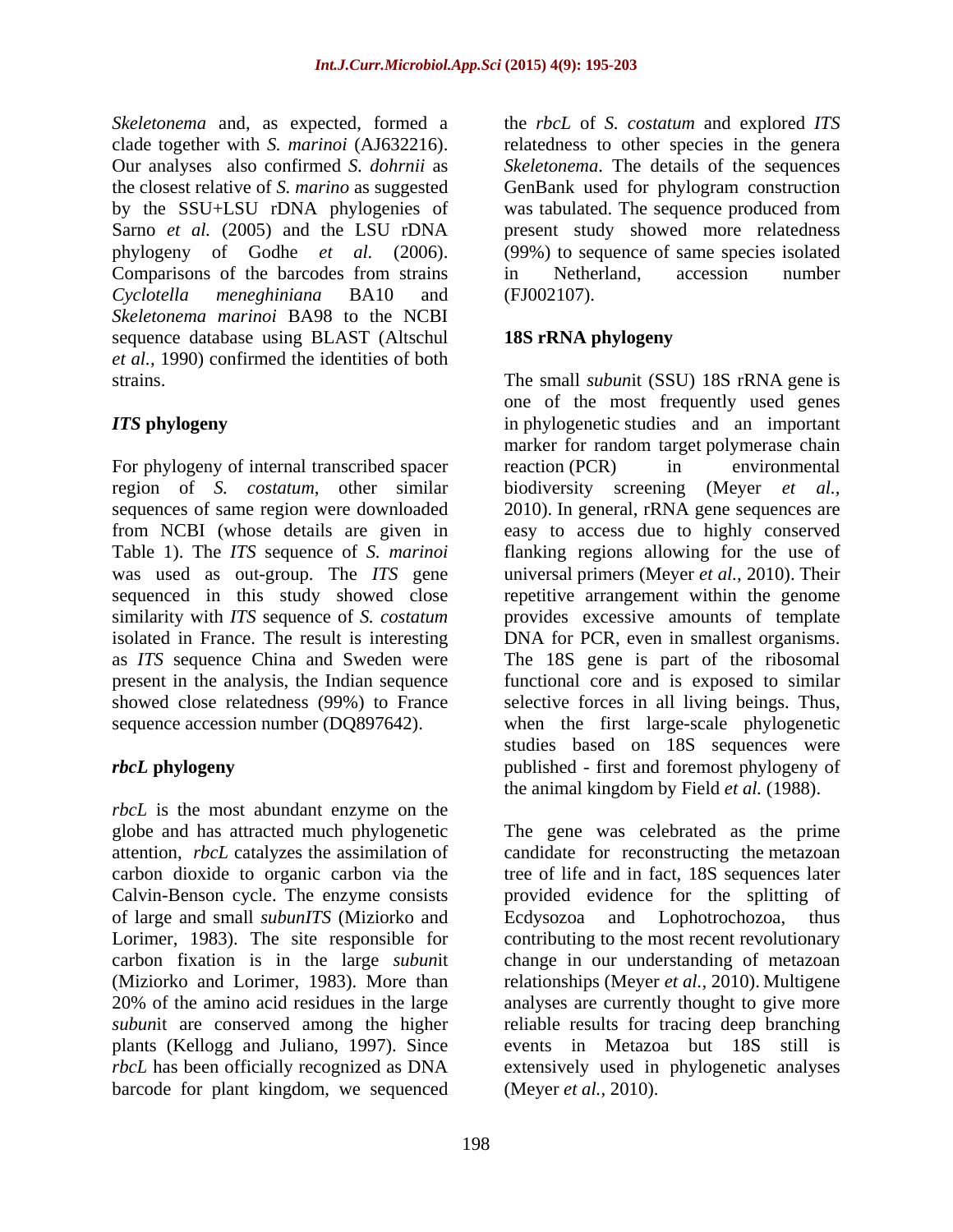In the present study, 18S rRNA sequence was produced from *S. costatum* and phylogram was constructed by including samespecies isolated form U.S.A waters. other similar sequences from genus This means the gene shows more *Skeletonema* spp. Interestingly the 18S phylogeographic variations which may rRNA sequence produced from the present constrains the usefulness of the gene as study showed close relatedness (98%) to DNA barcode. 18S rRNA sequence of same species

isolated from German waters, accession number (X85395) but not to 18S rRNA of This means the gene phylogeographic variations which may DNA barcode.

| Table.1 For PCR<br>$\sim$ $\sim$ $\sim$<br>or PCR and sequencing the following standard primers were used |  |  |  |
|-----------------------------------------------------------------------------------------------------------|--|--|--|
|                                                                                                           |  |  |  |

| Primer      | Primer sequence             | Author &    | Annealin       | Product size Gene    |            |
|-------------|-----------------------------|-------------|----------------|----------------------|------------|
| name        |                             | vear        | temperature    | (base pairs) argeted |            |
|             |                             |             |                |                      |            |
| $rbcL-1f$   | 5'-ATGTCACCACAAACAGAAAC -3  | Bruder and  |                | 1572                 | rbcL       |
|             |                             | Medlin      | $47^{\circ}$ C |                      |            |
| rbcL        | 5'-TCGCATGTACCTGCAGTAGC-3'  | (2007)      |                |                      |            |
| 1572r       |                             |             |                |                      |            |
| ____<br>KF1 | 5`-AACCTGGTTGATCCTGCCAGT-3` | Kooistra et |                | 1800                 | 18S rRNA   |
| KR1         | 5'-CGGCCATGCACCACC-3'       | al. (2003)  | $53^{\circ}$ C |                      |            |
| Scf1        |                             | Yuan and    |                |                      |            |
|             | GTCGTCGACGTAGGTGAACCTGCAGA  | Mi (2011)   | $62^{\circ}C$  | 750                  | <b>ITS</b> |
|             | AGGATCA-3                   |             |                |                      |            |
| Scr2        |                             |             |                |                      |            |
|             | CCTGCAGTCGACATATGCTTAAATTCA |             |                |                      |            |
|             | GCAGG-3                     |             |                |                      |            |

**Figure.1** Phylogram constructed using *ITS* sequences of *S. costatum*. All accession number indicated at the branch tip belongs to *S. costatum* extracted from Genbank and the strain CASMB2 indicate the sequence produced from the present study. *S. marinoi* was use as an out-group sequence



0.005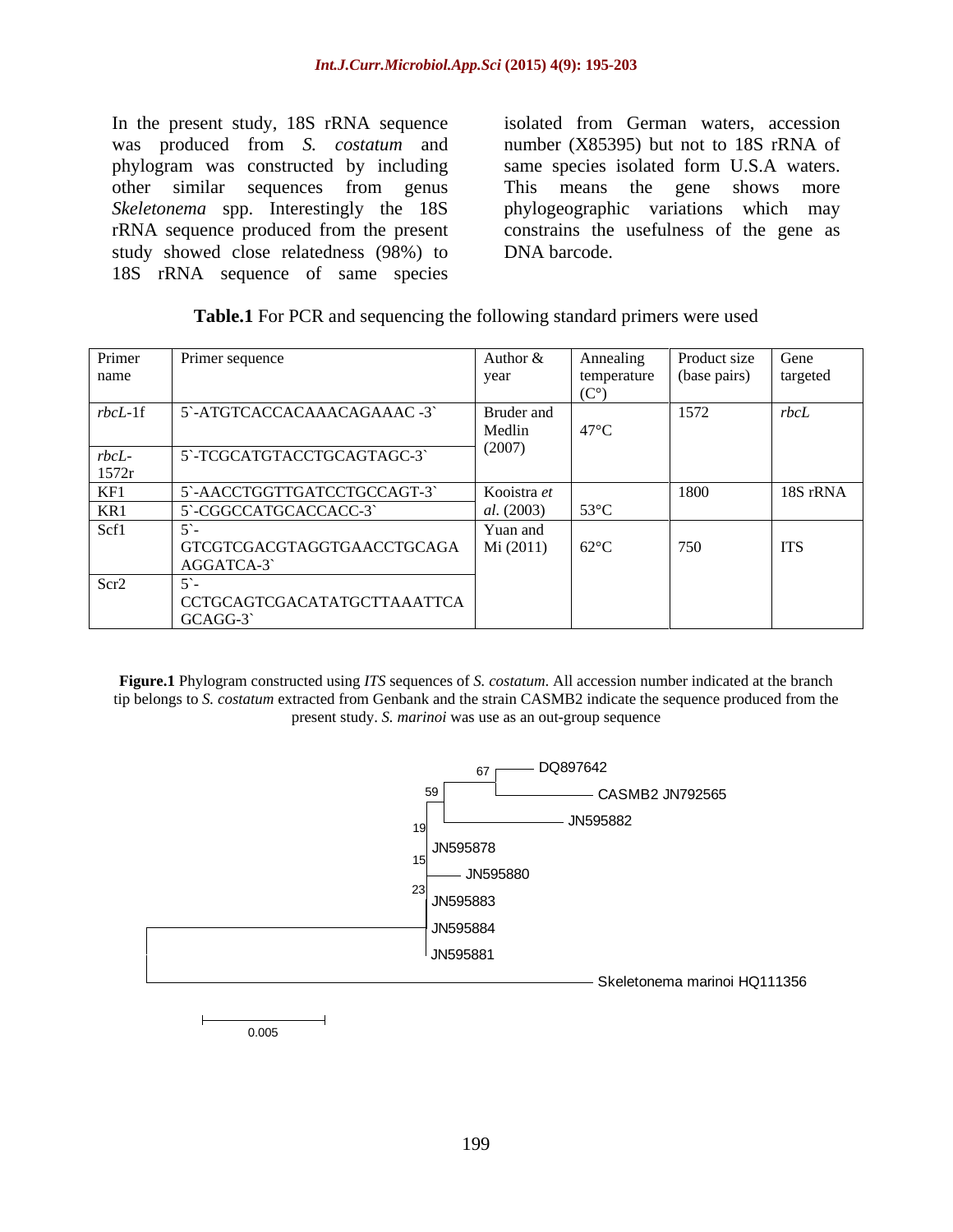**Figure.2** Phylogram constructed using *rbcL* sequences of *S. costatum*. *rbcL* gene belonging different species of genus *Skeletonema* spp. was used from Genbank. The strain CASMB1 indicates the sequence produced from the present study. *T. minuscula* was use as an out-group sequence



**Figure.3** Phylogram constructed using 18S rRNA sequences of *S. costatum*. Phylogram was constructed by neighbor-joining method using K2P distance protocol in MEGA ver. 4.1.0. Numerical value at the nodes of the braches indicates bootstrap values



0.001

The ribulose 1, 5-bisphosphate carboxylase fixation and it is notoriously inefficient and /oxygenase (RuBisCO) large *subun*it gene (*rbcL*) was chosen as the target of this assay for several reasons. *rbcL* gene catalyzes the rate-limiting step of photosynthetic carbon

slow, therefore a large quantity of enzyme must be made, so the mRNA should be abundant. In addition to catalyzing the addition of CO2 to ribulose 1, 5-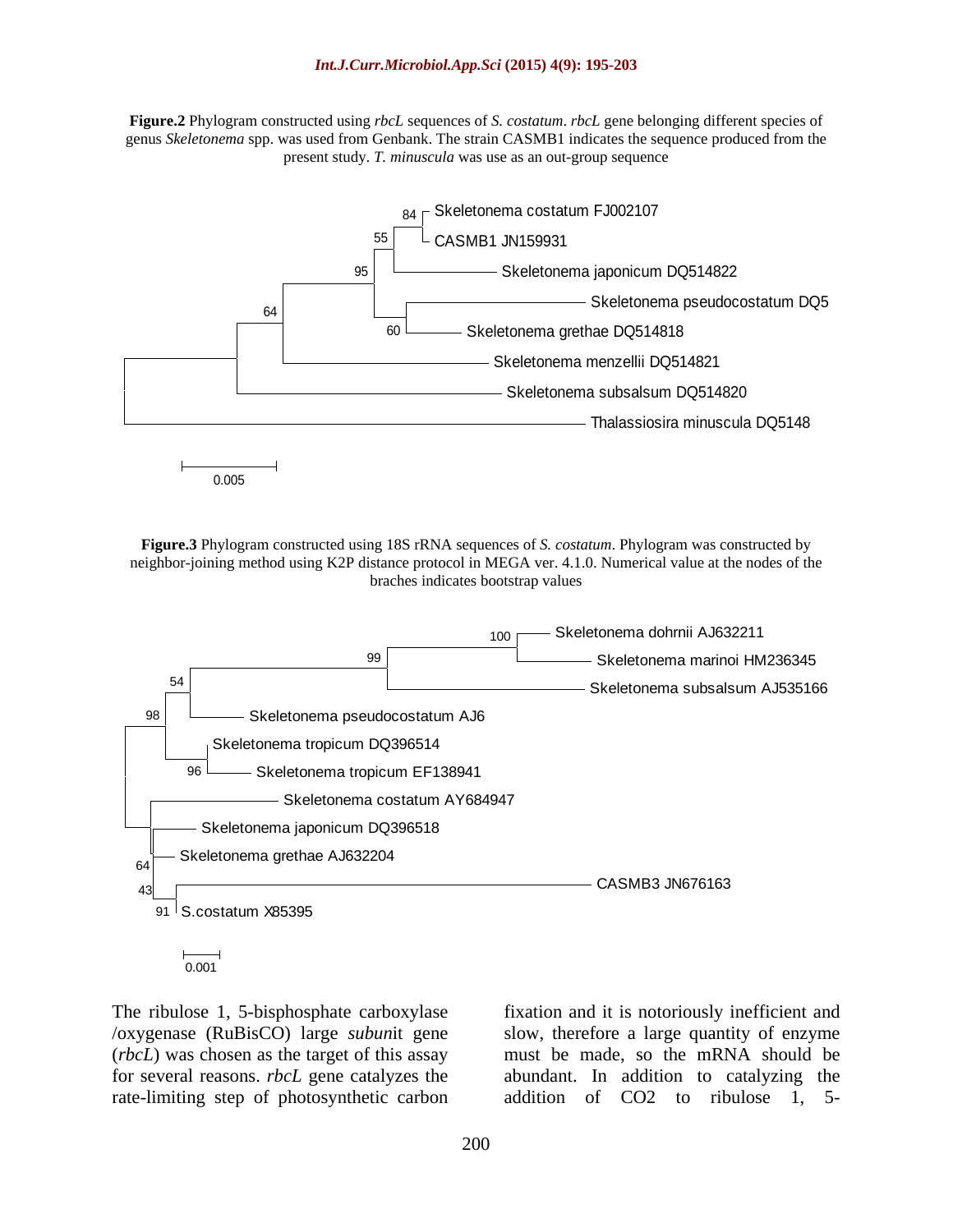bisphosphate, it can catalyze the addition of Faculty of Marine Science and CAS in O2 in a competing oxygenase reaction. As Marine Biology, Annamalai University, RuBisCO is an inefficient enzyme, the cell Parangipettai, Tamilnadu India for providing must maintain a sufficient pool of enzyme to survive, consequently, in land plants, as much as 50% of the nitrogen in leaves is **References** devoted to RuBisCO (Spreitzer and Salvucci, 2002). Therefore the cell must transcribe many copies of *rbcL* in order to maintain the RuBisCO pool. This high Marine fin fishes using DNA transcription rate will help to greatly increase the sensitivity of the assay as the *rbcL* mRNA will be in significantly higher

The goal of our study was to test the feasibility of using the nuclear encoded ITSregion as a marker for recognition and identification of diatoms on a wide range of nematodes from environmental samples: taxa. We considered 5.8S alone and in combination with *ITS2* in species belonging to the two most species-rich classes of diatoms. Using the entire *ITS* sequence, they found differences higher than p=0.04 as indicative of inter specific divergence level. For diatoms, 5.8S+*ITS2* fragment, this value would be a very low threshold, but  $85:331$ . dinoflagellates seem to show less divergence than other taxa even when using cox1 2007. An assessment of potential diatom (Ferrell, 2008). This study included 1 species from 1 genera containing species tested for morpho-species whose identity was confirmed solely by light microscopy, fluorescence microscope and taxonomically challenging genera comprised of sequences available in GenBank. All sequences were molecular systematic approach to first compared to sequences in the GenBank nucleotide database using BLAST search. pupula species complex The *rbcL* sequences which were obtained were aligned with previously published  $231$ . diatom. Ferrell, J. 2008. The evaluation of DNA

The authors are grateful to Field, K.G., Olsen, G.J., Lane, D.J., Dr.T.Balasubramanian, Director and Dean,

the requisite facilities to the first author.

# **References**

- Ajmal Khan, S., Prasanna Kumar, C., Lyla, P.S., Murugan, S. 2011. Identifying Marine fin fishes using DNA barcodes. *Curr. Sci.*, 101(9): 1152-1154.
- concentrations than the DNA of the gene. alignment search tool. *J. Mol. Bio.,* 215: Altschul, S. F., Gish, W., Miller, W., Myers, E.W., Lipman, D.J. 1990. Basic local 403 410.
	- Bhadury, P., Austen, M., Bilton, D., Lambshead, P., Rogers, A., Smerdon, G. 2006. Molecular detection of marine nematodes from environmental samples: overcoming eukaryotic interference. *Aquat. Microb. Ecol., 44: 97-103.*
	- Bruder, K., Medlin, L. 2007. Molecular assessment of phylogenetic relationships in selected species/genera in the naviculoid diatoms (Bacillariophyta). I. The genus Placoneis, *Nova Hedwigia,* 85: 331.
	- Evans, K.M., Wortley, A.H., Mann, D.G. 2007. An assessment of potential diatom *'barcode' genes (coxI, <i>rbcL, 18S and ITS*) rDNA) and their effectiveness in determining relationships in Sellaphora (Bacillariophyta). *Protist*, 158: 349-364.
	- Evans, K.M., Wortley, A.H., Simpson., V., Chepurnov, A., Mann, D.G. 2008. A molecular systematic approach to explore diversity within the Sellaphora pupula species complex (Bacillariophyta). *J. Phycol.,* 44: 215 231.
- Acknowledgement dinoflagellates. Master of Science thesis, Ferrell, J. 2008. The evaluation of DNA barcoding for species identification of Mount AllisonUniversity,134 Pp.
	- Giovannoni, S.J., Ghiselin, M.T., Raff,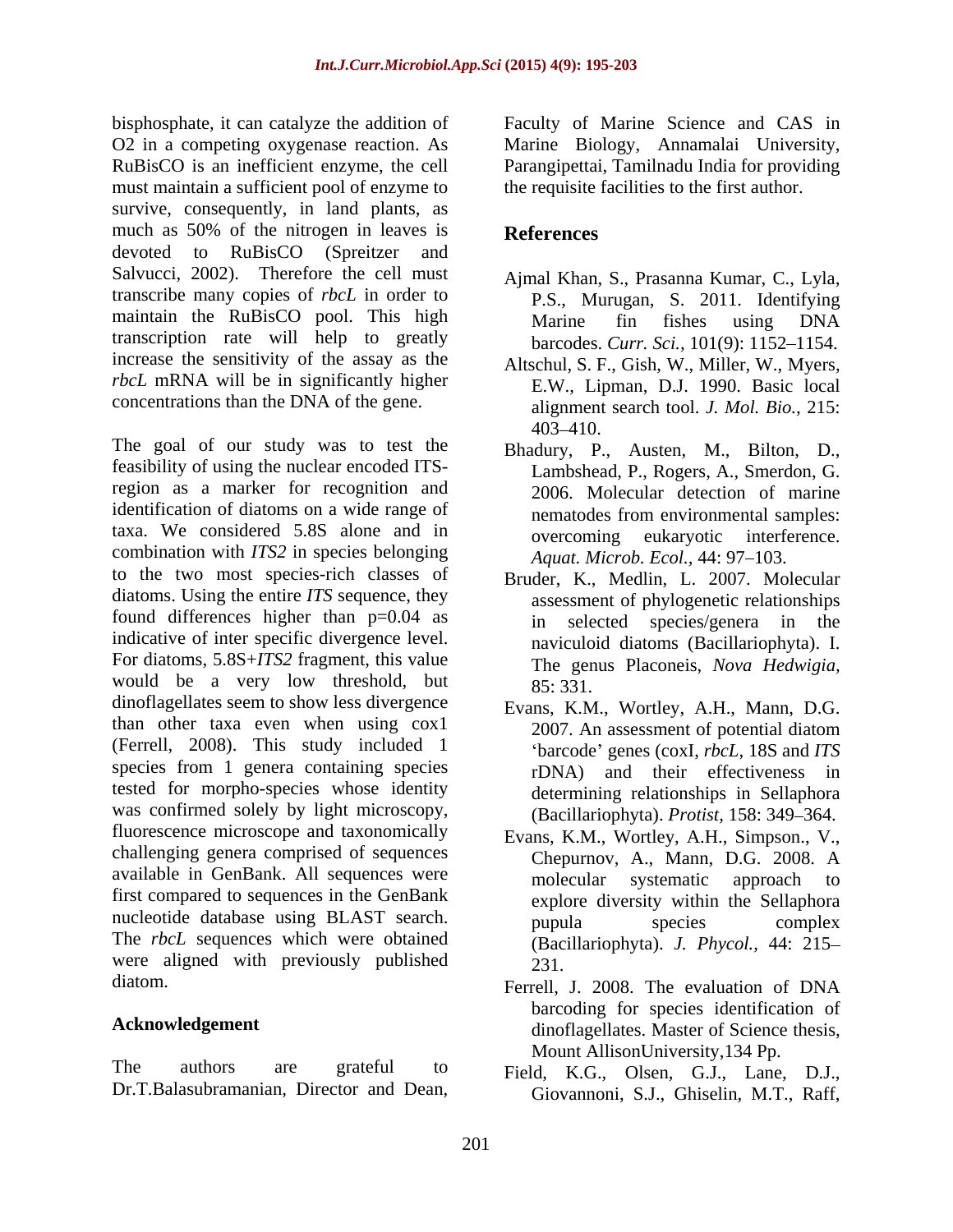kingdom. *Science*, 239(4841): 748–753.

- Filip F. Pniewski, Thomas Friedl, Adam Culture Collection of Baltic Algae 23: 2947–2948.
- Godhe, A., Mcquoid, M.R., Karunasagar, I., 2006. Comparison of three common molecular tools for distinguishing among
- Reinhardt, Birgit Gemeinholze, 2007. *Phycologia*, 44: 582–595.
- Jahn, R., Zetzsche, H., Reinhardt, R., DNA barcoding: A pilot study on an 75. Botanic Garden and Botanical Museum
- Kaczmarska, I., Reid, C., Moniz, M. 2007. Barcoding diatoms: Is there a good
- Kellogg, E.A., Juliano, N.D. 1997. The their implications for systematic studies.
- E.C., Pace, N.R., Raff, R.A. 1988. Kucera, H., Saunders, G.W. 2008. Assigning Molecular phylogeny of the animal morphological variants of Fucus Latała, 2010. Identification of diatom barcoding. Botany, 86: 1065–1079. Kucera, H., Saunders, G.W. 2008. Assigning morphological variants of Fucus (Fucales, Phaeophyceae) in Canadian waters to recognized species using DNA barcoding. *Botany*, 86: 1065–1079.
- isolates from the Gulf of Gdańsk: testing Larkin, M.A., Blackshields, G., Brown, of species identifications using M.P., Chenna, R., McGettigan, P.A., morphology, 18S rDNA sequencing and McWilliam, H. 2007. Clustal W and DNA barcodes of strains from the Clustal X version 2.0. Bioinformatics, McWilliam, H. 2007. Clustal W and Clustal X version 2.0. *Bioinformatics,*  23: 2947 2948.
- (CCBA). *Int. J. Oceanogr. Hydrobiol.,* Lewis, L.A., Flechtner, V.R. 2004. Cryptic Karunasagar, I., Rehnstam-Holm, A.S. from desert soil communities of western species of *Scenedesmus* (Chlorophyta) North America. *J. Phycol.,* 40: 1127 1137.
- geographically separated clones of the McManus, H.A., Lewis, L.A. 2005. diatom *Skeletonema marinoi* Sarno et Molecular phylogenetics, morphological Zingone (Bacillariophyceae). *J. Phycol.,* variation, and colony-form evolution in 42: 280–291. The family Hydrodicty aceae Jahn, R., Holger Zetzsche., Richard McManus, H.A., Lewis, L.A. the family Hydrodictyaceae (Sphaeropleales, Chlorophyta). *Phycologia,* 44: 582–595.
	- Diatoms and DNA barcoding: A pilot Meyer, A., Todt, C., Mikkelsen, N.T., Lieb, study on an environmental sample. doi: B. 2010. Fast evolving 18S rRNA 10.3372/cediatom. Proceedings of the 1st Central European Diatom Meeting, Berlin. Pp. 113. The amplification and give new insights into Gemeinholzer, B. 2007. Diatoms and heterogeneity. *BMC Evol. Biol.,* 10: 70 sequences from *Solenogastres* (Mollusca) resist standard PCR mollusk substitution rate 75.
	- environmental sample. In: W. H. Kusber Miziorko, H.M., Lorimer, G.H. 1983. & R. Jahn (Eds.), Proceedings of the  $1<sup>st</sup>$  Ribulose-1,5-bisphophate carboxylase-<br>Central European Diatom Meeting 2007. oxygenase. Annu. Rev. Biochem., 52: st Ribulose-1,5-bisphophate carboxylase- Central European Diatom Meeting 2007. oxygenase. Annu. Rev. Biochem., 52: oxygenase. *Annu. Rev. Biochem.,* 52: 507 535.
	- Berlin-Dahlem, Berlin. Pp. 63–68 Moniz, M.B.J., Kaczmarska, I. 2009. Diatom taxonomy: morphology, marker? Mol. Ecol. Resources, 9:65–74. marker? *Mol. Ecol. Resources,* 9: 65 74.
	- molecules and barcodes.... In: Kusber, Morales, E.A., Siver, P.A., Trainor, F.R. W.H., Jahn, R. (Eds), Proceedings of the 2001. Identification of diatoms 1<sup>st</sup> Central-European Diatom Meeting (Bacillariophyceae) during ecological <sup>st</sup> Central-European Diatom Meeting (Bacillariophyceae) during ecological 2007, Berlin-Dahlem, 23 March 25 assessments: Comparison between light March 2007. pp. 69–72. The example of the example of the example of the example of the example of the example of the example of the example of the example of the example of the example of the example of the example of the structure and function of RuBisCO and *Natural Sci. Philadelphia*, 151: 95–103. Morales, E.A., Siver, P.A., Trainor, F.R. 2001. Identification of diatoms microscopy and scanning electron microscopy techniques. *Proc Acad.*
	- Am. J. Bot., 84: 413–428. Nei, M., Kumar, S. 2000. Molecular University Press, New York.